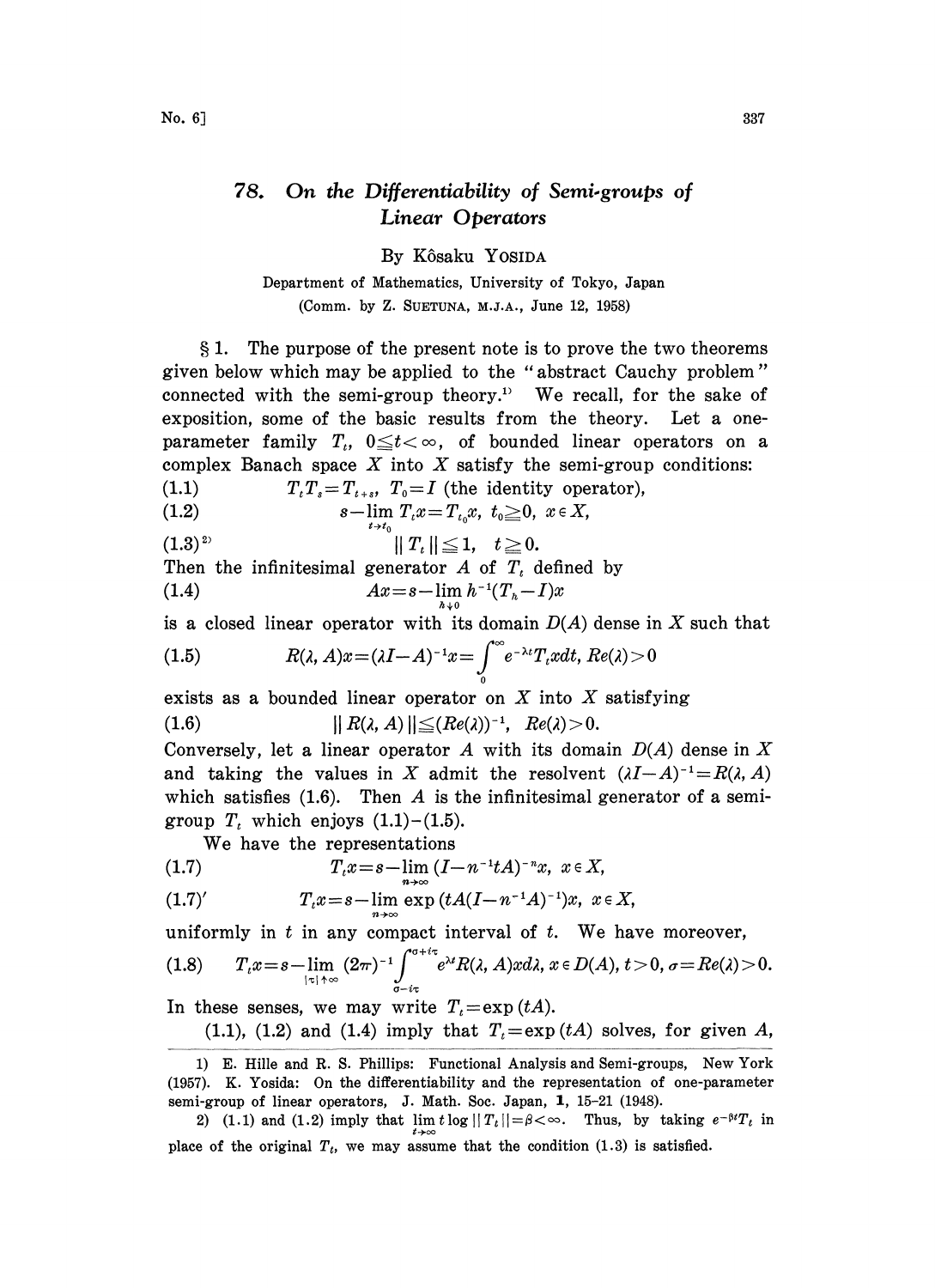338 K. YOSIDA [Vol. 34,

" the abstract Cauchy problem"  $(ACP)$ :

(1.9) for  $x \in D(A)$  and  $t \ge 0$ , we have

$$
T'_{t}x = s - \lim_{h \to 0} h^{-1}(T_{t+h} - T_{t})x = AT_{t}x = T_{t}Ax, s - \lim_{t \to 0} T_{t}x = x.
$$

However, there are semi-groups satisfying the condition: (1.10) for every  $x \in X$  and every  $t > 0$ , we have  $T_t x \in D(A)$ . In such case,  $T_t$  solves the  $(ACP)_0$ :  $(1.9)'$  for every  $x \in X$  and every  $t > 0$ , we have

$$
T'_t x = A T_t x, s - \lim_{t \downarrow 0} T_t x = x.
$$

There are also semi-groups  $T_t$  which can be extended to  $T_\lambda$  which are analytic in a sector of the complex  $\lambda$ -plane of the form (1.11)  $|\arg \lambda| < \alpha < \pi/2$ .

(1.10) implies that  $T_i' = AT_i$  is, as a closed linear operator defined on the Banach space  $X$ , a bounded linear operator and hence we have, by  $(1.1)$  and  $(1.10)$ ,

$$
T_t'' = (T_t')' = (T_{t-s}AT_s)' = (AT_{t/2})^2 = (T_{t/2}')^2
$$

or more generally (1.12)  $T_t^{(n)} = (AT_{t/n})^n = (T_{t/n}')^n$ .

E. Hille and R. S. Phillips have discussed such differentiability properties of semi-groups and obtained conditions upon the behaviour of the resolvent  $R(\lambda, A)$  which imply the differentiability for  $t>0$  of  $T_t = \exp(tA)$ . The following two theorems are suggested by their researches and may be applied to discuss the behaviour near  $t=0$  of solutions  $T_t x = \exp(tA)x$  of  $(ACP)_0$ .

Theorem 1.  $T_i$  exists for  $t > 0$  and

(1.13) 
$$
\overline{\lim_{t \to 0}} t ||T'_t|| < \infty
$$
 if and only if

$$
\lim_{|\tau|+\infty} |\tau| \cdot ||R(1+i\tau,A)|| < \infty.
$$

Moreover, the semi-group  $T_t$  of this class can be extended to  $T_{\lambda}$  which is analytic in a sector of the form

(1.11)' 
$$
|\lambda - t| < t/eC
$$
, where  $C = \sup_{t>0} ||(e^{-t/2}T_t)'||$ .

Theorem 2.  $T_i$  exists for  $t>0$  and

$$
\lim_{t \to 0} t \cdot \log ||T'_t|| = 0
$$

if and only if

(1.14)' 
$$
\lim_{|\tau| \to \infty} \log |\tau| \cdot ||R(1+i\tau,A)|| = 0.
$$

*Remark.* The semi-groups  $T<sub>t</sub>$  are assumed to satisfy  $(1.1)$ - $(1.3)$ so that the theorems are exhibited under the assumption (1.6).

2. Proof of Theorem 1. Let  $\lim t$  ||  $\leq 1$ , we have sup  $t \mid (e^{-t/2}T_t)' \mid_t = C \leq \infty$ . Hence, by applying (1.12) to the semi-group  $S_t=e^{-t/2}T_t$ , we see that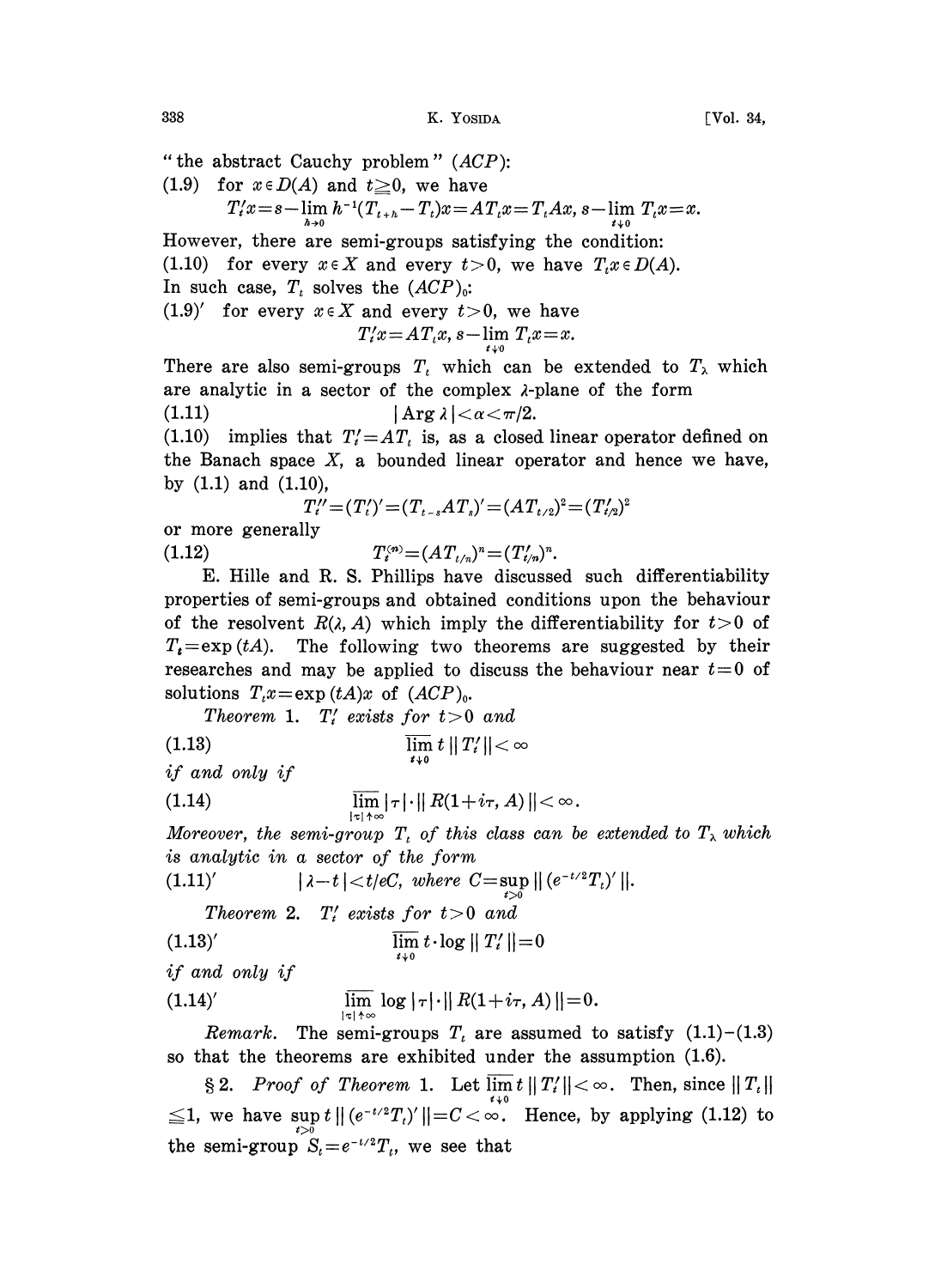No. 6] On the Differentiability of Semi-groups of Linear Operators 339

$$
(t/n)^{n}||S_{t}^{(n)}|| = (t/n)^{n}||(S_{t/n}')^{n}|| \leq C^{n} \text{ for } t > 0, n \geq 1.
$$

Thus

(2.1) 
$$
(n!)^{-1} |\lambda - t|^{n} \cdot ||S_{t}^{(n)}|| \leq (n!)^{-1} (nCt^{-1} |\lambda - t|)^{n},
$$

and the analytical continuation

(2.2) 
$$
S_{\lambda} = e^{-\lambda/2} T_{\lambda} = e^{-1/2} T_{t} + \sum_{n=1}^{\infty} (n!)^{-1} (\lambda - t)^{n} (e^{-t/2} T_{t})^{(n)}
$$

is possible for  $\lambda$  satisfying (1.11)'. Moreover, we have, from (2.1)-(2.2),

$$
(2.3) \qquad ||S_{\lambda}|| = ||e^{-\lambda/2}T_{\lambda}|| \leq (1 - eCt^{-1}|\lambda - t|)^{-1} \text{ when } eCt^{-1}|\lambda - t| < 1.
$$

(2.3)  $||S_{\lambda}|| = ||e^{-\lambda/2}T_{\lambda}|| \leq (1 - eCt^{-1}|\lambda - t|)^{-1}$  when  $eCt^{-1}|\lambda - t| < 1$ .<br>Let  $\tau > 0$ . Then, because of the analyticity of  $S_{\lambda}$  in  $\lambda$ , we can deform the path of integration  $0 \le t < \infty$  of the integral

$$
R(1+i\tau, A) = \int_{0}^{\infty} e^{-(1+i\tau)t} T_t dt = \int_{0}^{\infty} e^{-i\tau t} e^{-t/2} S_t dt
$$

to the path  $te^{-i\varphi}$ ,  $0 \le t < \infty$ , with a fixed  $\varphi$  such that  $0 < \tan \varphi < 1/eC$ :

$$
R(1+i\tau, A) = \int_{0}^{\infty} \exp\left(-i\tau t e^{-i\varphi}\right) \exp\left(-t e^{-i\varphi}/2\right) S_{t e^{-i\varphi}} e^{-i\varphi} dt.
$$

Such deformation is possible thanks to the convergence factor  $\exp(-te^{-i\varphi}/2)$  and the estimate (2.3). Thus it is easy to obtain (1.14).

Let conversely  $||R(1+i<sub>\tau</sub>, A)|| \leq C/|\tau|$  for large  $|\tau|$ . Then, by virtue of the resolvent equation

(2.4) 
$$
R(\lambda, A) = \sum_{n=0}^{\infty} R(1 + i\tau, A)^{n+1} (1 + i\tau - \lambda)^n
$$

valid for  $|1+i\tau-\lambda| \cdot ||R(1+i\tau, A)|| < 1$ , we see that  $R(\lambda, A)$  exists and is analytic in  $\lambda$  for large value of  $|\tau|=|Im(\lambda)|$  outside a sector of the left half  $\lambda$ -plane defined by the boundary curve  $\lambda(s) = \sigma(s) + i_\tau(s)$  which satisfies

$$
\lim_{\tau(s)\to\infty}(-\sigma(s)/\tau(s))=\tan \varepsilon=\lim_{\tau(s)\to-\infty}\sigma(s)/\tau(s),\ \varepsilon>0.
$$

Moreover, (2.4) shows that  $R(\lambda, A)$  is of order  $|\tau^{-1}|$  when  $|\tau|=|Im(\lambda)|$ tends to  $\infty$  outside the above sector and lying in the left half  $\lambda$ -plane. Therefore, by deforming the path of integration  $-\infty < \tau < \infty$  of the integral integral

$$
T_{t}x=(2\pi)^{-1}i\int_{-\infty}^{\infty}e^{(1+i\tau)t}R(1+i\tau,A)xd\tau, x\in D(A), t>0,
$$

to the path  $\tilde{\lambda}(s) = 2^{-1}\sigma(s) + i\tau(s)$ , we see that  $T_i'x$  exists for every  $x \in X$ and every  $t>0$ . Hence we easily see that  $T'_t$  satisfies (1.13).

Remark. The above proof shows that  $T<sub>t</sub>$  is differentiable even at  $t=0$  if  $T_i'$  exists for  $t>0$  and  $\overline{\lim} t ||T_i'|| < e^{-1}$ . This remarkable result was proved by E. Hille<sup>3</sup> in another way.

<sup>3)</sup> E. Hille: On the differentiability of semi-group operators, Acta Sci. Math. Szeged, 12, 19-24 (1950).